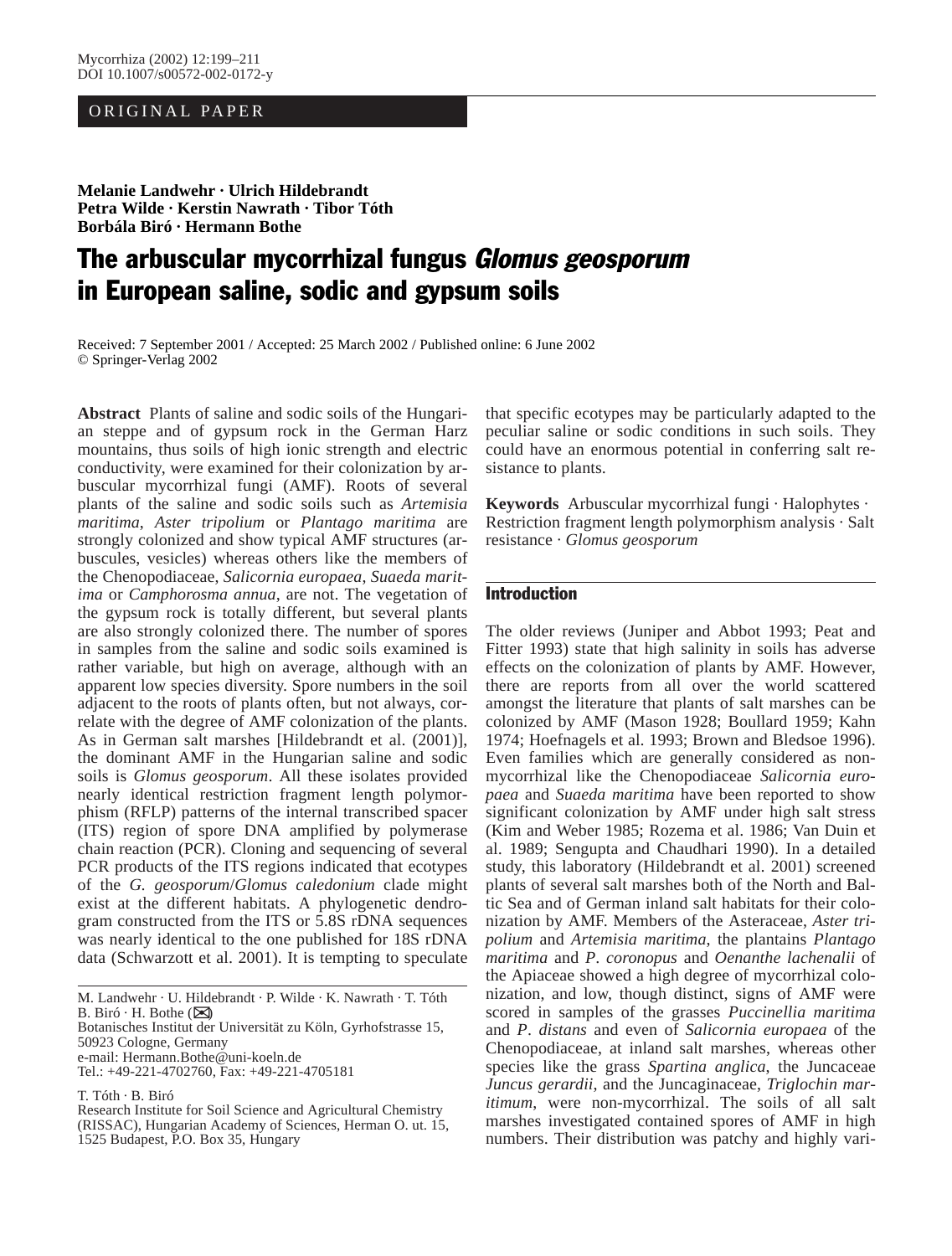| Site no.                                                              |                                                                                                                    | $\mathcal{L}$                                                                                                                                                                        | 3                                                                     | 4                                                                 | 5                                                                                               | $\circ$                                                                                                                                                                   | 7                                                                                                | $\infty$                                                                            | $\circ$                                                                                                                                                                                                   |
|-----------------------------------------------------------------------|--------------------------------------------------------------------------------------------------------------------|--------------------------------------------------------------------------------------------------------------------------------------------------------------------------------------|-----------------------------------------------------------------------|-------------------------------------------------------------------|-------------------------------------------------------------------------------------------------|---------------------------------------------------------------------------------------------------------------------------------------------------------------------------|--------------------------------------------------------------------------------------------------|-------------------------------------------------------------------------------------|-----------------------------------------------------------------------------------------------------------------------------------------------------------------------------------------------------------|
| Name                                                                  | Apaj                                                                                                               | Apaj                                                                                                                                                                                 | Szabadszállás                                                         | Szabadszállás                                                     | Sarród                                                                                          | Dinnyés                                                                                                                                                                   | Nyírölapos<br>Hortobágy                                                                          | Hortobágy<br>Zám,                                                                   | Sachsenstein                                                                                                                                                                                              |
| Description<br>of the site                                            | occasionally<br>Meadow,<br>by sheep<br>pastured                                                                    | extensively<br>Meadow,<br>by cattle<br>pastured                                                                                                                                      | lake Zabszék<br>Border of                                             | $\sim 500$ m from<br>lake Zabszék<br>Not farmed,                  | close to lake<br>Neusiedel<br>Meadow,                                                           | close to lake<br>Not farmed,<br>Velence                                                                                                                                   | $-20$ km west<br>of Debrecen<br>Meadow,                                                          | $\sim40$ km west<br>of Debrecen<br>Meadow,                                          | at Bad Sachsa/Harz<br>Gypsum rock<br>mountains                                                                                                                                                            |
| Geographic<br>coordinates<br>(N, E)                                   | $47°5,2'N$<br>19°5,8'E                                                                                             | 47°7,2°N<br>19°6,9'E                                                                                                                                                                 | 46°50,6'N<br>19°10,6'E                                                | 46°51,2N<br>19°12,1E                                              | $47^{\circ}40.3^{\circ}$ N<br>16°50,4'E                                                         | 47°10,3'N<br>18°33,1 <sup>E</sup>                                                                                                                                         | $47°33,6N$<br>21°18,3'E                                                                          | $47°31,7'N$<br>21°2,4'E                                                             | 52°04'N<br>10°55'E                                                                                                                                                                                        |
| Soil type                                                             |                                                                                                                    | $Na_2CO_3$ -Na <sub>2</sub> SO <sub>4</sub> , Na <sub>2</sub> CO <sub>3</sub> -Na <sub>2</sub> SO <sub>4</sub> , Na <sub>2</sub> CO <sub>3</sub> ,<br>Solonetz <sup>a</sup> Solonetz |                                                                       | Na <sub>2</sub> CO <sub>3</sub> ,<br>Solonchak                    | Na <sub>2</sub> SO <sub>4</sub> -NaCl,<br>Solonchak                                             | $\rm Na_2SO_4\text{-}NaCl,$<br>Solonetz                                                                                                                                   | Na <sub>2</sub> SO <sub>4</sub> -Na <sub>2</sub> CO <sub>3</sub> , NaCl,<br>Solonetz<br>Solonetz |                                                                                     | CaSO <sub>4</sub> , pure gypsum                                                                                                                                                                           |
| pH value (1:5)                                                        | $7.9 - 9.8$                                                                                                        | $9.8 - 10.4$                                                                                                                                                                         | $9.6 - 10.2$                                                          | $8.4 - 9.8$                                                       | $8.3 - 9.2$                                                                                     | $8.2 - 10.9$                                                                                                                                                              | $6.8 - 11.1$                                                                                     | $5.1 - 5.8$                                                                         | $5.0 - 8.2$                                                                                                                                                                                               |
| conductivity of<br>suspension<br>1:5 diluted<br>Electrical<br>(mS/cm) | $0.1 - 8.8$                                                                                                        | $0.6 - 4.5$                                                                                                                                                                          | $0.4 - 1.0$                                                           | $0.2 - 0.9$                                                       | $0.9 - 4.7$                                                                                     | $0.2 - 6.7$                                                                                                                                                               | $0.1 - 2.5$                                                                                      | $1.1 - 3.2$                                                                         | $0.6 - 1.9$                                                                                                                                                                                               |
| Sampling dates                                                        | August 2000                                                                                                        | August 2000                                                                                                                                                                          | August 2000                                                           | August 2000                                                       | August 2000                                                                                     | June 2000                                                                                                                                                                 | April 2000                                                                                       | April 2000                                                                          | October 2000                                                                                                                                                                                              |
| Typical plants <sup>b</sup>                                           | annua, Plantago<br>Aster tripolium,<br>Camphorosma<br>Puccinellia<br>naritima,<br>maritima,<br>Artemisia<br>limosa | Aster tripolium,<br>Puccinellia<br>maritima,<br>Plantago<br>limosa                                                                                                                   | Puccinellia<br>maritima,<br>Plantago<br>maritima<br>limosa,<br>Suaeda | Aster tripolium,<br>Artemisia<br>maritima,<br>aculeata<br>Crypsis | Aster tripolium,<br>tenuissimum<br>Bupleurum<br>Salicomia<br>europaea,<br>maritima,<br>Plantago | annua, Plantago<br>naritima, Aster<br>Camphorosma<br>Puccinellia<br>Scorzonera<br>Salicomia<br>tripolium,<br>parviflora<br>europaea,<br>Artemisia<br>maritima,<br>limosa, | Camphorosma<br>Puccinellia<br>Artemisia<br>maritima<br>limosa,<br>annua,                         | Salicornia<br>europaea,<br>maritima,<br>Artemisia<br>maritima<br>Suaeda             | glauca, Hippocrepis<br>Gypsophila repens,<br>petraea, Festuca<br>comosa, Calluna<br>Cardaninopsis<br>Sesleria varia,<br>vulgarisc                                                                         |
| Equilibrium ion percentages                                           |                                                                                                                    |                                                                                                                                                                                      |                                                                       |                                                                   |                                                                                                 |                                                                                                                                                                           |                                                                                                  |                                                                                     |                                                                                                                                                                                                           |
| Mg<br>්                                                               | 0.3                                                                                                                | g                                                                                                                                                                                    | $\frac{1}{0.2}$                                                       | $\Xi$                                                             | $\circ$                                                                                         | 0.2                                                                                                                                                                       | $\frac{1}{100}$                                                                                  | $\frac{1}{4}$ $\frac{1}{6}$ $\frac{6}{3}$ $\frac{4}{3}$ $\frac{6}{3}$ $\frac{8}{3}$ | $\frac{2000}{700}$                                                                                                                                                                                        |
| <b>Z</b><br>К                                                         | 0.3<br>99                                                                                                          |                                                                                                                                                                                      | $99 - 2$                                                              |                                                                   | 240.3                                                                                           | 994                                                                                                                                                                       |                                                                                                  |                                                                                     |                                                                                                                                                                                                           |
| $\text{SO}_4^-$                                                       | 39                                                                                                                 |                                                                                                                                                                                      |                                                                       |                                                                   |                                                                                                 | 87                                                                                                                                                                        | $\overline{9}$                                                                                   |                                                                                     |                                                                                                                                                                                                           |
| HCO <sub>3</sub><br>Ë<br>$\frac{1}{\mathbf{C}}$                       | $\overline{10}$<br>43<br>$\circ$                                                                                   |                                                                                                                                                                                      | 25021                                                                 |                                                                   | 40/16                                                                                           | $\frac{1}{\infty}$<br>$\overline{\mathcal{A}}$                                                                                                                            | 0.2<br>0.4<br>$\infty$                                                                           |                                                                                     | $\infty$                                                                                                                                                                                                  |
|                                                                       |                                                                                                                    |                                                                                                                                                                                      |                                                                       |                                                                   |                                                                                                 |                                                                                                                                                                           |                                                                                                  |                                                                                     |                                                                                                                                                                                                           |
| June 2001                                                             |                                                                                                                    |                                                                                                                                                                                      |                                                                       |                                                                   |                                                                                                 |                                                                                                                                                                           |                                                                                                  |                                                                                     | a For the terms Solonchak and Solonetz see Wendelberger (1950) and Horvat et al. (1974); <sup>b</sup> Plant names are as in Adler et al. (1994); <sup>c</sup> Two Calluna vulgaris probes were sampled in |

200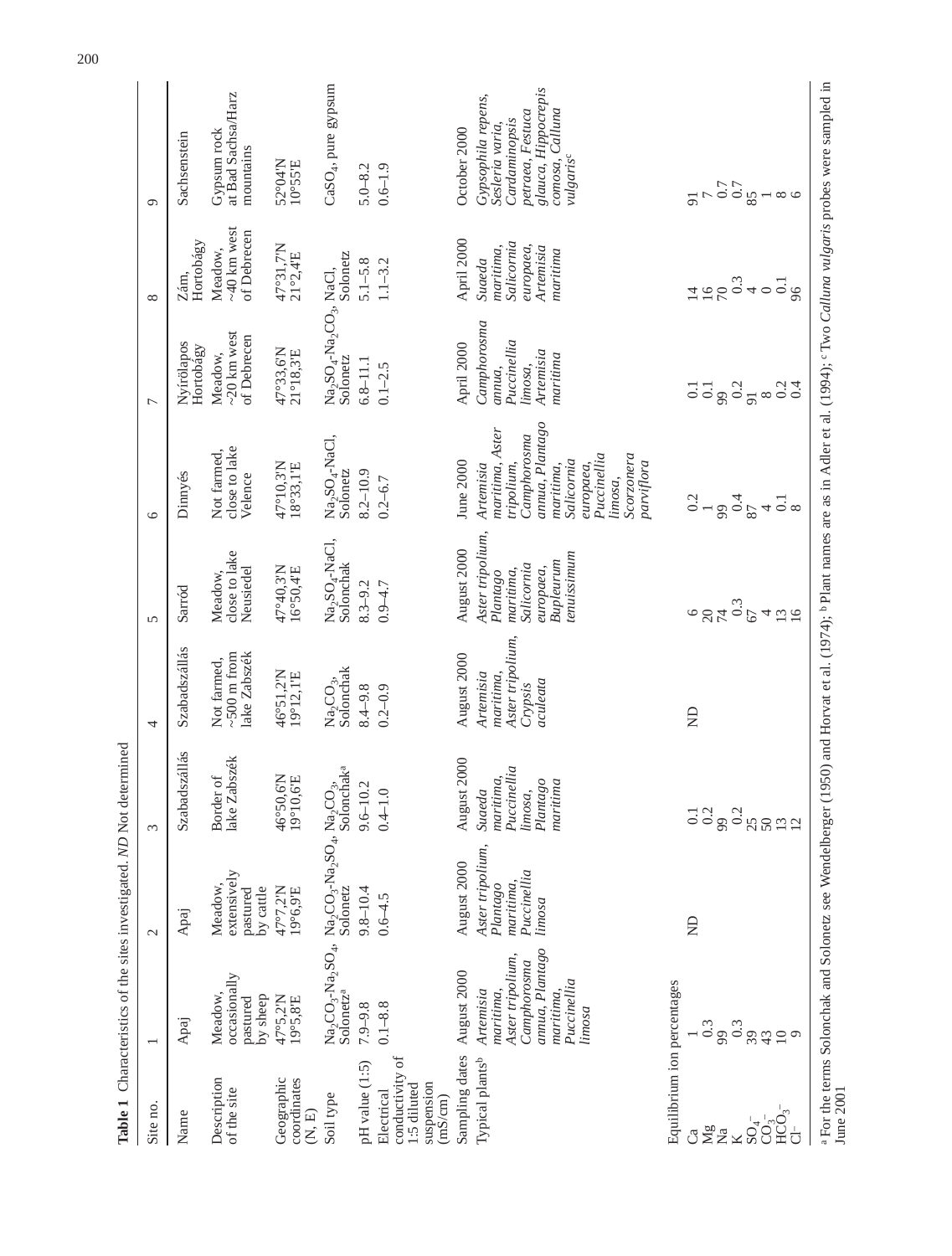able from soil sample to sample, but, in sum, statistically higher than in the non-saline vicinity. Molecular biological techniques revealed that 80%, on average, of these spores belonged to one single species, *Glomus geosporum*, which did not – or at best in low amounts – occur in the non-saline habitats examined.

The Hungarian steppe offers the possibility to study adaptations of plants to different alkaline salinities. NaCl,  $Na_2CO_3$  and  $Na_2SO_4$  soils occur, and have long attracted the attention of botanists (Woenig 1899; Stocker 1928; Wendelberger 1950). For comparison, a gypsum  $(CaSO<sub>4</sub>)$  soil in the southern part of the Harz mountains of Germany was included in the present examination. Typical plants of these different salt-affected soils were screened for colonization by AMF, and the AMF spore content was determined in soil samples. This study should also show whether the AMF spores mainly belong to *G*. *geosporum*, irrespective of the type of salt found in such soils. The usefulness of molecular techniques [restriction fragment length polymorphism (RFLP) analysis] for assessing the occurrence of specific AMF in such soils is also documented in the present communication. Polymerase chain reaction (PCR) products of the internal transcribed spacer (ITS) regions of spores from several locations were sequenced. The new sequences allowed us to construct phylogenetic dendrograms based on the ITS and 5.8S rDNA regions.

## Materials and methods

Details of the sites investigated are given in Table 1. Plants, named as in the standard Austrian flora (Adler et al. 1994) and the Hungarian plant illustration (Javorka and Csapody 1979) belonged to the following families: Asteraceae: *Artemisia maritima* L. (sea wormwood), *Aster tripolium* L. (sea aster), *Scorzonera parviflora* Jacq. (small flowering viper's "grass"), Caryophyllaceae: *Spergularia marina* (L.) Griseb.=*S*. *salina* J. et C. Presl. (lesser sand-spurrey), *Gypsophila repens* L. (creeping gypsophila), Chenopodiaceae: *Salicornia europaea* L. (glasswort, marsh samphire), *Suaeda maritima* (L.) Dum. (annual seablite), *Camphorosma annua* Pall.=*Camphorosma ovata* W. et K. (camphor weed, Hungarian steppe species), Plantaginaceae: *Plantago maritima* L. (sea plantain), Poaceae: *Puccinellia limosa* (Schur) Holmberg (salt marsh grass, Hungarian steppe species), *Festuca pseudovina* Hack. (false sheep's fescue), *Crypsis aculeata* (L.) Ait. (thorngrass, Hungarian steppe species), *Sesleria varia* (Jacq.) Wettst.=*Sesleria caerulea* (L.) Ard. (blue sesleria), *Festuca glauca* Lam.=*Festuca pallens* Host (blue fescue), Fabaceae: *Hippocrepis comosa* L. (horseshoe vetch), Ericaceae: *Calluna vulgaris* (L) Hull (common heather), Brassicaceae: *Cardaminopsis petraea* (L.) Hiitonen (rock cress). The English names are as in Blamey and Grey-Wilson (1989). The fungi quoted were: *G*. *geosporum* (Nicolson and Gerdemann) Walker, *G*. *intraradices* Schenck and Smith, *G*. *mosseae* (Nicol. and Gerd.) Gerdemann and Trappe.

For comparison, this publication contains sequence data of a *G*. *geosporum* isolate, collected from the soil adhering to the roots of *Aster tripolium* at Secovljske Soline, Bay of Piran, Slovenia, 45°29'318''N, 13°35'807''E (at the immediate border of the Hrvatska Republic) on 27 July 2001.

#### Analyses

The degree of mycorrhizal colonization of the roots was counted by a slightly modified version of the gridline intersect method (Giovanetti and Mosse 1980) after staining with lactophenol blue exactly as described in the preceding publication (Hildebrandt et al. 2001). For assessing the amount of extraradical hyphae, those fungal structures outside the roots were counted which were distinctly stained after taking the plants out of the soils and rinsing them with tap water. The isolation of AMF spores by differential sieving has also been described (Esch et al. 1994; Hildebrandt et al. 1999). Soil samples for analysing the chemical composition were collected from the surface layer. Electric conductivity in the soil was determined by a WTW LF 537 microprocessor conductivity meter. For this, 2 g soil was suspended in 10 ml double-distilled water and gently stirred to obtain a homogeneous suspension. After the sample stood for 1 h it was stirred again, and the conductivity was determined at room temperature.

For the characterization of the DNA by PCR, the spores were mechanically crushed on a microscope slide and transferred to 0.5-ml microtubes. The method of White et al. (1990) was used to amplify the DNA region between the end of the 18S rRNA, ITSI, 5.8S rRNA, ITSII and the beginning of the 28S rRNA using the primers ITS1 and ITS4 or ITS5 and ITS4. For nested PCR, the primers R1 of the 18S rDNA with the sequence GGG ATT CTC AACC CTC CAGT GAT and R2 of the 28S rRNA with GAA ACT TCA TCG TGC TGG GGA were first employed; the PCR products obtained were diluted up to 1,000-fold and then used for the second PCR with ITS5 and ITS4 or with ITS1 and ITS4. The PCR products were separated by electrophoresis on an  $1\%$  (v/v) agarose gel (GibcoBRL ultrapure) followed by staining the DNA with ethidium bromide and photographing. Another aliquot of the PCR products was restricted by *Alu*I, *Hin*fI, *Hpa*II, *Hae*III, *Bsu*RI and *Taq*I (all from MBI Fermentas). Digests were separated on 2% agarose gels, and the DNA was stained with ethidium bromide for photographing.

For sequencing, the PCR products were cloned into the vector pGEM-T Easy following the standard protocol of the manufacturer (Promega, Madison, Wis.) and transformed into competent *Escherichia coli* XL1-Blue by the heat-shock method. Sequencing was performed on an ABI sequencer using the ABI PRISM dye terminator cycle sequencing kit (Perkin Elmer, Foster City, USA). Sequence data were compared with the NCBI databank using the BLAST program (Altschul et al. 1997). Alignment of DNA sequences was done with the ClustalX program (Thompson 1997), and phylograms were edited with TreeView (Page 1996). Sequences of the PCR products were always analysed without the primers. Phylograms were constructed by the neighbour joining method with 1,000 replicate trees (Saitou and Nei 1987).

The sequences were deposited in the EMBL-Genbank database with the accession nos. AF413088–AF413093 in the order: Hungary 1a (related to the sequence from *G*. *geosporum*), Hungary 2 (*G*. *mosseae*), Bad Sachsa 1 (*Glomus* sp.), Bad Sachsa 2 (*G*. sp.), Hungary 3 (ascomycete), and Hungary 1b (*Cladosporum* sp.). Slovenia 1 (*G*. *geosporum*) was deposited as AF479651.

## Results

At all eight Hungarian locations, typical plant species were distinctly AMF colonized (Table 2). The Asteraceae, *Artemisia maritima* and *Aster tripolium*, and the Plantaginaceae, *Plantago maritima*, showed a high degree of mycorrhizal colonization in all samples counted. Characteristic arbuscules in addition to intraradical hyphae and vesicles were detected. Among the grasses, *Festuca pseudovina* was highly colonized at Apaj (location 1). However, since the taxonomic affiliation of the *Festuca ovina*/*pseudovina* agg. is not finally resolved according to standard floras, this grass was not examined at the other locations. The other grass, *Puccinellia limosa*, showed a highly variable degree of colonization,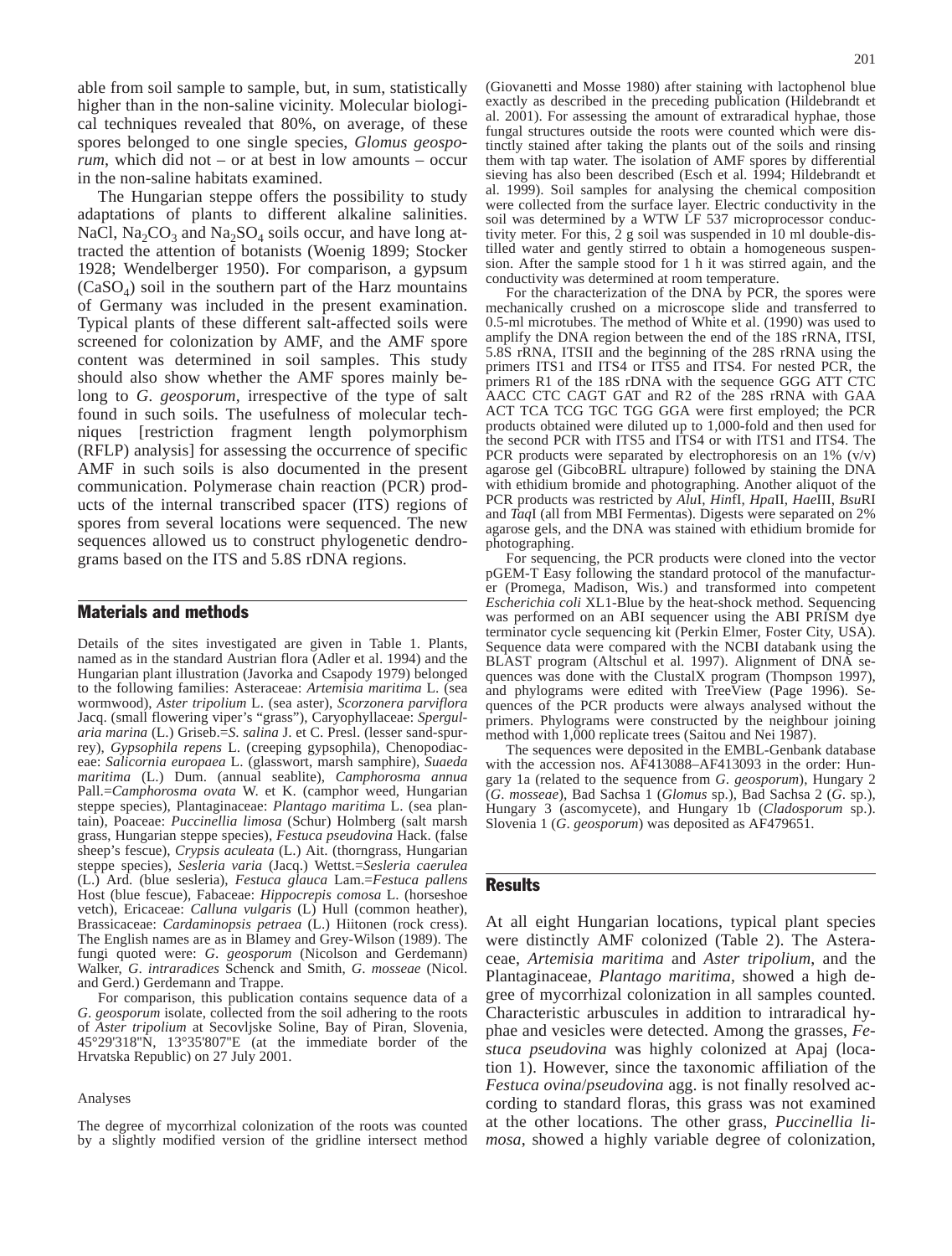**Table 2** Degree of mycorrhizal colonization in Hungarian salt marshes. Average values and SDs are given for the counts. High scores are given in *italics*

| Plant                                                                                                                                              | Samples<br>counted                                                         | Total<br>colonization<br>(% )                                                     | Arbuscules<br>(% )                                                                   | Vesicles<br>$\%$                                                                         | Intraradical<br>mycelium<br>$(\%)$                                                             | Extraradical<br>mycelium<br>$(\% )$                                                        |  |  |  |
|----------------------------------------------------------------------------------------------------------------------------------------------------|----------------------------------------------------------------------------|-----------------------------------------------------------------------------------|--------------------------------------------------------------------------------------|------------------------------------------------------------------------------------------|------------------------------------------------------------------------------------------------|--------------------------------------------------------------------------------------------|--|--|--|
| Location 1, Apaj, meadow, $Na2CO3$                                                                                                                 |                                                                            |                                                                                   |                                                                                      |                                                                                          |                                                                                                |                                                                                            |  |  |  |
| Artemisia maritima<br>Aster tripolium<br>Camphorosma annua<br>Festuca pseudovina<br>Plantago maritima<br>Puccinellia limosa                        | 6<br>$\overline{\mathbf{c}}$<br>3<br>$\overline{c}$<br>$\overline{4}$<br>3 | $51 + 26$<br>$62{\pm}16$<br>$0\pm 0$<br>$82{\pm}0$<br>$54 + 29$<br>40±6           | $16 \pm 10$<br>$40\pm 20$<br>$0\pm 0$<br>$20 \pm 0$<br>$10\pm7$<br>$14\pm9$          | $28 \pm 18$<br>$45 \pm 19$<br>$0\pm 0$<br>$47\pm9$<br>$27 \pm 18$<br>$9\pm3$             | 46<br>59<br>$\overline{0}$<br>81<br>50<br>31                                                   | 15<br>14<br>$\mathbf{0}$<br>21<br>21<br>16                                                 |  |  |  |
| Location 2, Apaj, meadow, $Na2CO3$                                                                                                                 |                                                                            |                                                                                   |                                                                                      |                                                                                          |                                                                                                |                                                                                            |  |  |  |
| Aster tripolium<br>Plantago maritima<br>Puccinellia limosa                                                                                         | 2<br>2<br>3                                                                | $47\pm 6$<br>54±7<br>$0\pm 0$                                                     | $11\pm7$<br>6±6<br>$0\pm 0$                                                          | 30±4<br>$34 \pm 18$<br>$0\pm 0$                                                          | 45<br>45<br>$\theta$                                                                           | 5<br>25<br>$\overline{0}$                                                                  |  |  |  |
| Location 3, Szabadszállás, border of the lake, $\text{Na}_2\text{CO}_3$                                                                            |                                                                            |                                                                                   |                                                                                      |                                                                                          |                                                                                                |                                                                                            |  |  |  |
| Plantago maritima<br>Puccinellia limosa<br>Suaeda maritima                                                                                         | 1<br>1<br>1                                                                | 13<br>3<br>1                                                                      | $\mathbf{0}$<br>$\overline{0}$<br>$\theta$                                           | 4<br>$\boldsymbol{0}$<br>$\overline{0}$                                                  | 9<br>1<br>$\overline{0}$                                                                       | 5<br>3<br>$\mathbf{1}$                                                                     |  |  |  |
| Location 4, Szabadszállás, around 500 m distant from the lake, $\text{Na}_2\text{CO}_3$                                                            |                                                                            |                                                                                   |                                                                                      |                                                                                          |                                                                                                |                                                                                            |  |  |  |
| Artemisia maritima<br>Aster tripolium<br>Crypsis aculeata                                                                                          | 2<br>2<br>$\overline{2}$                                                   | $64{\pm}2$<br>$60+30$<br>$8\pm 6$                                                 | $19+5$<br>$17\pm8$<br>$0\pm 0$                                                       | $1\pm 0$<br>$1\pm1$<br>$6\pm 5$                                                          | 63<br>60<br>5                                                                                  | 18<br>34<br>1                                                                              |  |  |  |
| Location 5, Sarród, $Na2CO3$                                                                                                                       |                                                                            |                                                                                   |                                                                                      |                                                                                          |                                                                                                |                                                                                            |  |  |  |
| Aster tripolium<br>Plantago maritima<br>Salicornia europaea                                                                                        | 3<br>3<br>3                                                                | $53\pm9$<br>$50+26$<br>$2\pm 2$                                                   | $15\pm 6$<br>$29 \pm 34$<br>$0\pm 0$                                                 | $28 \pm 16$<br>$19\pm9$<br>$0\pm 0$                                                      | 50<br>47<br>1                                                                                  | 16<br>4<br>1                                                                               |  |  |  |
| Location 6, Dinnyés, NaCl                                                                                                                          |                                                                            |                                                                                   |                                                                                      |                                                                                          |                                                                                                |                                                                                            |  |  |  |
| Artemisia maritima<br>Aster tripolium<br>Camphorosma annua<br>Plantago maritima<br>Puccinellia limosa<br>Salicornia europaea<br>Spergularia salina | 1<br>4<br>1<br>1<br>1<br>3<br>1                                            | 18<br>$59 \pm 18$<br>4<br>$\overline{2}$<br>$\overline{2}$<br>$2 + 2$<br>$\Omega$ | 3<br>$9\pm7$<br>$\overline{0}$<br>$\overline{0}$<br>$\Omega$<br>$0\pm 0$<br>$\Omega$ | 2<br>$40 + 22$<br>$\mathbf{0}$<br>$\overline{0}$<br>$\mathbf{0}$<br>$0\pm 0$<br>$\Omega$ | 18<br>57<br>$\overline{4}$<br>$\mathfrak{2}$<br>$\sqrt{2}$<br>$\mathfrak{2}$<br>$\overline{0}$ | 8<br>23<br>1<br>$\boldsymbol{0}$<br>$\boldsymbol{0}$<br>$\boldsymbol{0}$<br>$\overline{0}$ |  |  |  |
| Location 7, Hortobágy, Na <sub>2</sub> SO <sub>4</sub>                                                                                             |                                                                            |                                                                                   |                                                                                      |                                                                                          |                                                                                                |                                                                                            |  |  |  |
| Puccinellia limosa                                                                                                                                 | 2                                                                          | $18\pm 6$                                                                         | $1\pm1$                                                                              | $8\pm1$                                                                                  | 16                                                                                             | 7                                                                                          |  |  |  |
| Location 8, Hortobágy, NaCl                                                                                                                        |                                                                            |                                                                                   |                                                                                      |                                                                                          |                                                                                                |                                                                                            |  |  |  |
| Salicornia europaea<br>Suaeda maritima                                                                                                             | 1                                                                          | $\boldsymbol{0}$<br>$\Omega$                                                      | 0<br>$\theta$                                                                        | $\boldsymbol{0}$<br>$\overline{0}$                                                       | $\mathbf{0}$<br>$\boldsymbol{0}$                                                               | 0<br>$\boldsymbol{0}$                                                                      |  |  |  |
| Location 9, Sachsenstein/Bad Sachsa, Harz mountains, CaSO <sub>4</sub> soil                                                                        |                                                                            |                                                                                   |                                                                                      |                                                                                          |                                                                                                |                                                                                            |  |  |  |
| Calluna vulgaris<br>Gypsophila repens<br>Hippocrepis comosa<br>Sesleria varia<br>Festuca glauca                                                    | 4<br>4<br>4<br>7                                                           | $\mathbf{0}$<br>$41 + 25$<br>$16\pm8$<br>$36 \pm 19$<br>$10\pm3$                  | $\Omega$<br>$2\pm3$<br>$0\pm 0$<br>$1\pm1$<br>$0\pm 0$                               | $\mathbf{0}$<br>$22 + 23$<br>$12\pm7$<br>$14 \pm 14$<br>$5\pm3$                          | $\overline{0}$<br>41<br>15<br>36<br>9                                                          | $\mathbf{0}$<br>13<br>4<br>13<br>4                                                         |  |  |  |

depending on the plant and site examined, as observed also with the related species *Puccinellia distans* and *P*. *maritima* in the German coastal and inland salt marshes (Hildebrandt et al. 2001). The Chenopodiaceae, *Salicornia europaea*, *Suaeda maritima* and *Camphorosma annua*, as well as the Caryophyllaceae, *Spergularia salina*, were not colonized, as counts <3% were not accompanied by positive data for arbuscules and vesicles and are therefore not significant.

The gypsum rock at Bad Sachsa (Table 2, location 9) carries a totally different vegetation. The Fabaceae, *Hippocrepis comosa*, the grasses *Sesleria varia* and *Festuca glauca* and, unexpectedly, the Caryophyllaceae, *Gypsophila repens*, were distinctly colonized by AMF, whereas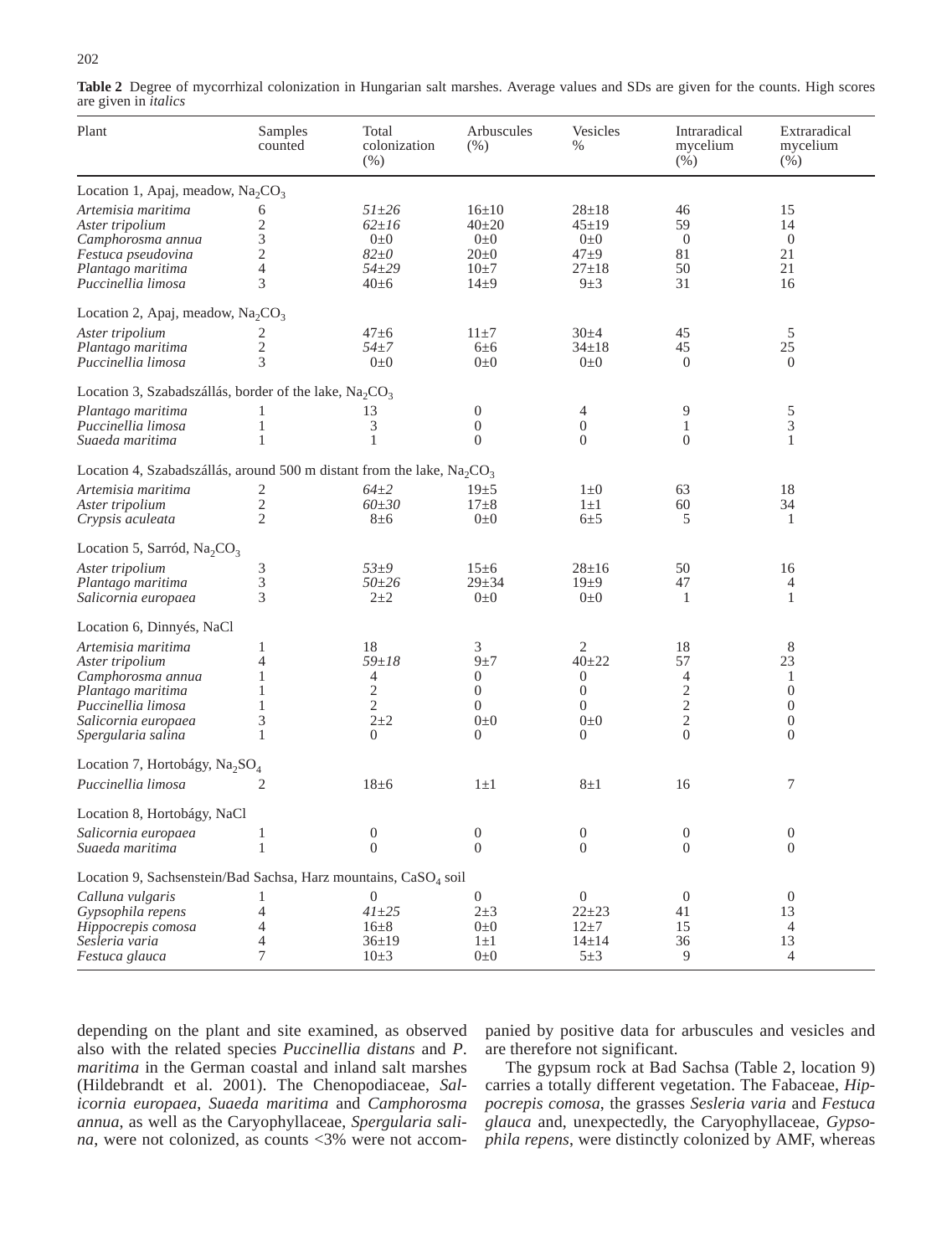**Table 3** Numbers of the spores isolated from the soil adhering to the roots of halophytes at the different locations. Data are given as spore numbers/g dry weight of soil, isolated by differential sieving and sucrose gradient centrifugation. Average values and SDs are given. High scores are given in *italics*

| Plant                                                                                   | Number of<br>determinations      | Average number<br>of spores/g soil | Average degree of<br>mycorrhizal<br>colonization (%) |  |
|-----------------------------------------------------------------------------------------|----------------------------------|------------------------------------|------------------------------------------------------|--|
| Location 1, Apaj, $Na2CO3$                                                              |                                  |                                    |                                                      |  |
| Artemisia maritima                                                                      | 7                                | $58 + 51$                          | 51                                                   |  |
| Aster tripolium                                                                         | 5                                | $28 \pm 6$                         | 62                                                   |  |
| Camphorosma annua                                                                       | 7                                | $1\pm1$                            | $\theta$                                             |  |
| Festuca pseudovina<br>Plantago maritima                                                 | 3<br>15                          | $33 \pm 14$<br>$39 \pm 32$         | 82<br>54                                             |  |
| Puccinellia limosa                                                                      | 8                                | $34 \pm 28$                        | 40                                                   |  |
| Root free soil                                                                          | 54                               | $28 \pm 38$                        |                                                      |  |
| Location 2, Apaj, $Na2CO3$                                                              |                                  |                                    |                                                      |  |
| Aster tripolium                                                                         | 4                                | 54±40                              | 47                                                   |  |
| Plantago maritima                                                                       | $\mathfrak{2}$                   | $4\pm0$                            | 54                                                   |  |
| Puccinellia limosa                                                                      | 6                                | $16+3$                             | $\boldsymbol{0}$                                     |  |
| Root free soil                                                                          | 12                               | $24 \pm 31$                        |                                                      |  |
| Location 3, Szabadszállás, border of the lake, $\text{Na}_2\text{CO}_3$                 |                                  |                                    |                                                      |  |
| Plantago maritima                                                                       | 4                                | $15\pm9$                           | 17                                                   |  |
| Puccinellia limosa<br>Suaeda maritima                                                   | $\mathfrak{2}$<br>$\mathfrak{2}$ | $5\pm0$<br>$9\pm0$                 | 3<br>1                                               |  |
| Root free soil                                                                          | 8                                | $9 \pm 10$                         |                                                      |  |
| Location 4, Szabadszállás, $Na2CO3$                                                     |                                  |                                    |                                                      |  |
| Artemisia maritima                                                                      | 4                                | $199 \pm 65$                       | 64                                                   |  |
| Aster tripolium                                                                         | 4                                | $191\pm 76$                        | 60                                                   |  |
| Crypsis aculeata                                                                        | 4                                | $25 \pm 3$                         | 8                                                    |  |
| Root free soil                                                                          | 12                               | $138 \pm 99$                       |                                                      |  |
| Location 5, Sarród, NaCl/Na <sub>2</sub> CO <sub>3</sub>                                |                                  |                                    |                                                      |  |
| Aster tripolium                                                                         | 6                                | $102 \pm 45$                       | 53                                                   |  |
| Plantago maritima                                                                       | 6                                | $86 \pm 15$                        | 50                                                   |  |
| Salicornia europaea<br>Root free soil                                                   | 6<br>18                          | $48+24$<br>$79 + 39$               | 2<br>$\qquad \qquad -$                               |  |
| Location 6, Dinnyés, NaCl/Na <sub>2</sub> SO <sub>4</sub>                               |                                  |                                    |                                                      |  |
| Artemisia maritima                                                                      | 1                                | 13                                 | 18                                                   |  |
| Aster tripolium                                                                         | $\overline{4}$                   | $21\pm8$                           | 59                                                   |  |
| Camphorosma annua                                                                       | 1                                | 27                                 | $\overline{4}$                                       |  |
| Plantago maritima                                                                       | 1                                | 4                                  | $\sqrt{2}$<br>$\overline{c}$                         |  |
| Puccinellia limosa<br>Salicornia europaea                                               | 1<br>3                           | 1<br>$11 \pm 11$                   | $\mathfrak{2}$                                       |  |
| Spergularia salina                                                                      | 1                                | $\theta$                           | 0                                                    |  |
| Root free soil                                                                          | 12                               | $11 \pm 12$                        |                                                      |  |
| Location 7, Hortobágy, Na <sub>2</sub> CO <sub>3</sub> /Na <sub>2</sub> SO <sub>4</sub> |                                  |                                    |                                                      |  |
| Camphorosma annua                                                                       | 2                                | $4\pm 0$                           | 2                                                    |  |
| Puccinellia limosa                                                                      | $\overline{4}$                   | $53 \pm 43$                        | 18                                                   |  |
| Root free soil                                                                          | 6                                | $28 + 41$                          |                                                      |  |
| Location 8, Hortobágy, NaCl                                                             |                                  |                                    |                                                      |  |
| Salicornia europaea                                                                     | 2                                | $9\pm0$                            | $\overline{0}$                                       |  |
| Suaeda maritima<br>Root free soil                                                       | 2<br>4                           | $7\pm0$<br>$8\pm2$                 | $\overline{0}$                                       |  |
| Location 9, Bad Sachsa, $CaSO4$                                                         |                                  |                                    |                                                      |  |
| Calluna vulgaris                                                                        | $\mathfrak{2}$                   | $4\pm1$                            | $\theta$                                             |  |
| Festuca glauca                                                                          | 9                                | $45 \pm 30$                        | 10                                                   |  |
| Gypsophila repens                                                                       | 5                                | $43 \pm 14$                        | 41                                                   |  |
| Sesleria varia                                                                          | 6                                | $50 \pm 14$                        | 36                                                   |  |
| Root-free soil                                                                          | 30                               | $39 + 24$                          |                                                      |  |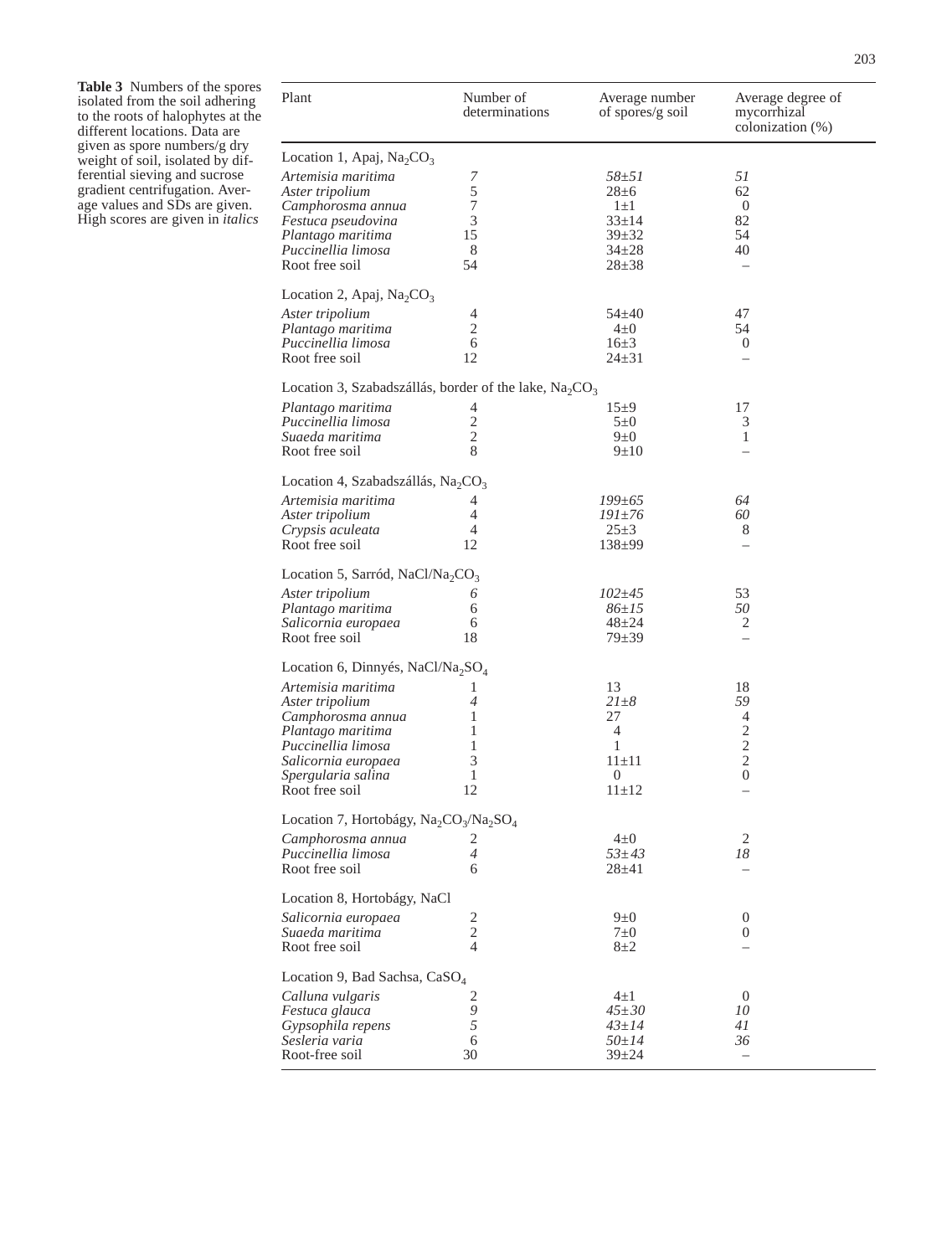the three samples of *Calluna vulgaris*, collected at different times, did not show signs of colonization by either an ericoid or any other mycorrhizal fungus.

Mycorrhizal plants from all locations of the Hungarian steppe showed a dense, highly branched intraradical mycelium which was not the case with the samples from the gypsum soil of Bad Sachsa. Such visual impressions can hardly be quantified but this has never been observed with any other of the samples from the many locations examined in the laboratory in the past. In some cases, e.g. in roots of *Festuca pseudovina*, *Artemisia maritima* or *Plantago maritima*, hyphal coils have been seen which resemble those of the *Paris* type (Smith and Read 1997).

Soils from all locations contained AMF spores, but in highly variable numbers (Table 3, data for root-free soil). Highest scores were obtained for the  $Na<sub>2</sub>CO<sub>3</sub>$  meadows at Szabadszállás (location 4) and at Sarród (location 5), whereas samples taken from the coast-line of the small lake Szabadszállás which is flooded periodically had lower numbers of AMF spores. It must be stressed that SDs were high despite the fairly high number of counts, indicating that the distribution of spores in such soils was patchy. However, on average, the spore content in these soils was definitively higher than in non-saline soils (Hildebrandt et al. 2001). The gypsum soil of Bad Sachsa was also rich in spores (Table 3).

Soil samples were taken directly from the roots of the plants for spore counting (Table 3). In several cases, a high degree of mycorrhizal colonization of the plants correlated with a high spore content in the soils adjacent to the roots (e.g. with *Artemisia maritima* at locations 1 and 4, *Aster tripolium* at 1, 2, 4 and 5 or *Plantago maritima* at 1 and 5). Conversely, a low degree of mycorrhizal colonization sometimes matched a low spore number in the soils in the vicinity of the roots (for *Camphorosma annua* at locations 1 and 7 or *Puccinellia limosa* at 3 and

6). Such correlation was, however, not general (e.g. *Plantago maritima* at location 2 with a high mycorrhizal colonization but a low spore content in the soil or, conversely, *Salicornia europaea* at 5).

Attempts were made to correlate the data for mycorrhizal colonization of the plant roots and spore numbers in soil samples taken from the roots with the values for pH and electrical conductivity. At all sites investigated, both pH and electrical conductivity was highly variable within short distances (Table 1). The electrical conductivity was rather high close to the roots of *Camphorosma annua* (4.2±2.0 mS/cm), *Puccinellia limosa* (2.0±0.8 mS/cm), *Salicornia europaea* (2.4±1.0 mS/cm) at all Hungarian locations, irrespective of the pH value measured. Soil samples from the roots of these nonmycorrhizal or poorly colonized plants contained low spore numbers (Table 3). In samples taken from the gypsum rock, the electric conductivity was high  $(1.8\pm0.2 \text{ mS/cm})$  and plants were distinctly AM-colonized there (the exception was *Calluna vulgaris*). At the Hungarian sites, no correlation was apparent between the mean values for electric conductivity and pH on the one hand and spore content and AMF colonization on the other (data not shown). Logistic problems hindered further more detailed analyses.

Soils of the Hungarian salt steppe apparently contained only a few AMF spore morphotypes. The main type amounted to roughly 70% of all spores. It was bright light yellow, had a diameter of about 100  $\mu$ m and morphologically resembled *G*. *geosporum* which had been isolated previously from the German inland salt marshes (Hildebrandt et al. 2001). At the different locations other types were occasionally seen but in low numbers only. It was not possible to classify these spores by simple morphological criteria, particularly since the high ionic strength in such soils may alter the appearance of the spores. The gypsum soil from Bad Sachsa mainly

| Restriction pattern                             | Number of RFLP patterns |          |   |                |                |   |                |                |                |
|-------------------------------------------------|-------------------------|----------|---|----------------|----------------|---|----------------|----------------|----------------|
| ١f<br>S                                         |                         | Location |   |                |                |   |                |                | Abundance      |
|                                                 | 1                       | 2        | 3 | $\overline{4}$ | 5              | 6 | 7              |                | $(\% )$        |
| Hungary 1                                       | 5                       | 5        | 6 | 3              | 7              | 9 | $\overline{4}$ | 39             | 67             |
| Hungary 2                                       |                         |          |   |                | 5              |   |                | 6              | 9              |
| Hungary 3                                       | 3                       | 1        |   |                |                |   |                | 4              | 7              |
| Hungary 4                                       |                         |          |   |                | 3              |   |                | 5              |                |
| Hungary 5                                       |                         |          |   | 1              |                |   |                | 1              | $\overline{2}$ |
| Hungary 6                                       |                         |          |   |                | $\overline{c}$ |   |                |                |                |
| Hungary 7                                       |                         |          |   |                |                |   |                | 1              |                |
| Hungary 8                                       |                         |          |   |                |                |   |                | 1              | $\frac{2}{2}$  |
| Hungary 9                                       |                         |          |   |                |                |   |                |                |                |
| Total                                           |                         |          |   |                |                |   |                | 58             | 100            |
| Bad Sachsa 1                                    |                         |          |   |                |                |   |                | 8              | 36             |
| Bad Sachsa 2                                    |                         |          |   |                |                |   |                | 5              | 23             |
| Bad Sachsa 3                                    |                         |          |   |                |                |   |                | $\overline{4}$ | 18             |
| Other pattern in Bad Sachsa<br>(only once each) |                         |          |   |                |                |   |                | 5              | 23             |
| Total                                           |                         |          |   |                |                |   |                | 22             | 100            |

**Table 4** Abundance of the RFLP pattern of the PCR pro ucts obtained from spores of the different locations in the Hungarian steppe and in the gypsum soil of Bad Sachsa. locations, see Tables 2 and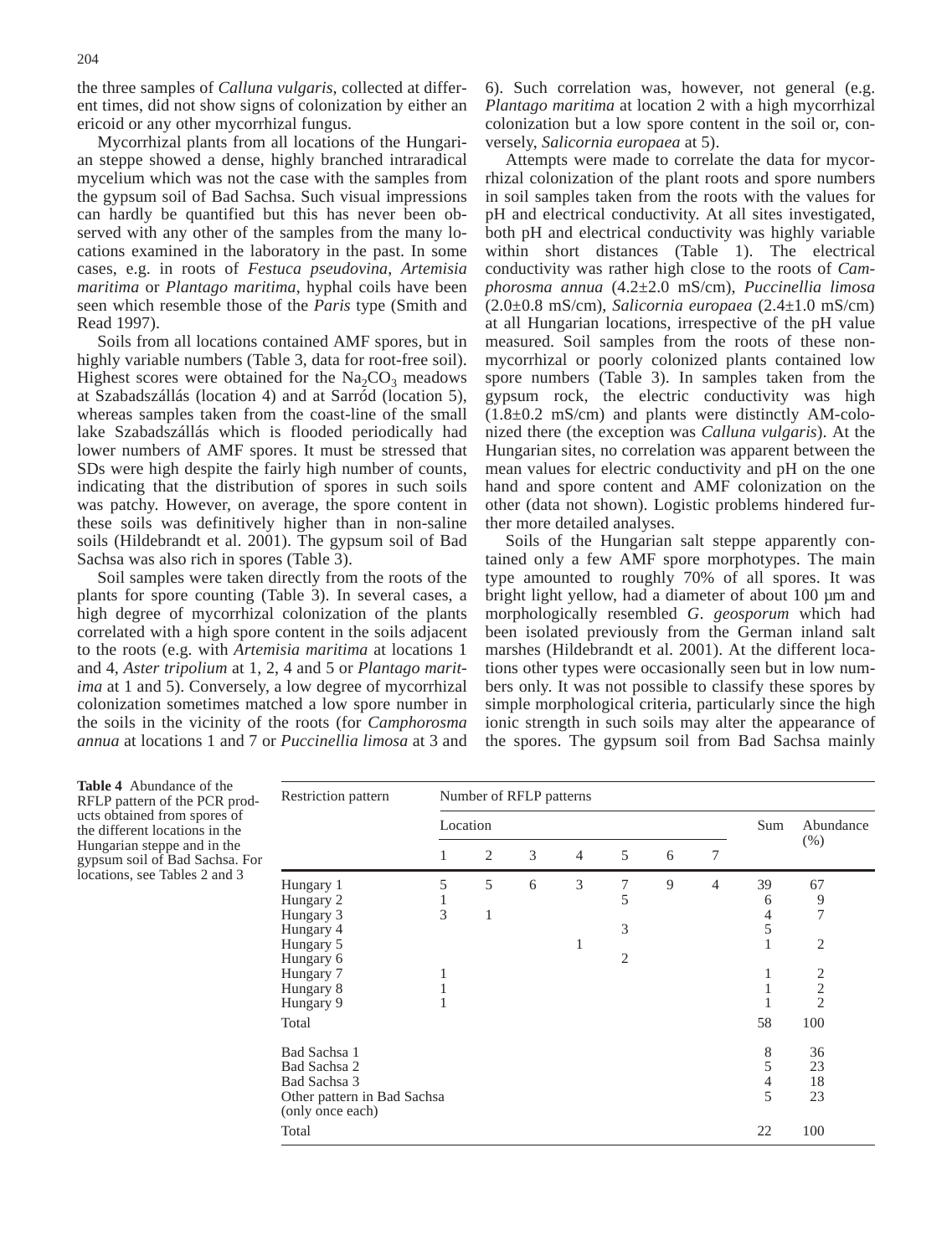**Fig. 1A–H** RFLP analysis of PCR products obtained from single spores of the different locations. For the PCR reactions, the primers used were: R1/R2 and then ITS1/ITS4 (nested PCR) for Hungary 1 and Bad Sachsa 1, 2 and ITS4/ITS5 for the rest. The PCR products were restricted and separated on 2% agarose gels. *lane L* Restriction with 100-bp DNA standard (Gibco), l*ane 1* restriction with *Alu*I, *lane 2* restriction with *Bsu*RI, *lane 3* restriction with *Hin*fI, *lane 4* restriction with *Hpa*II, *lane 5* restriction with *Taq* I



C G. geosporum BEG 11



E Hungary 2

**B** Bad Sachsa 2



- L  $\mathbf{1}$  $\overline{c}$  $\overline{\mathbf{3}}$  $\overline{4}$ 5
- G. geosporum Jerxheim D



 $\overline{2}$  $\mathbf{I}$  $\overline{3}$  $\overline{\mathbf{4}}$  $5^{\circ}$ L G. mosseae BEG 12 F







- 
- $\mathbf L$  $\bf{l}$  $\overline{c}$ 3  $\overline{4}$ 5  $H$ **Bad Sachsa 1**



L  $\mathbf{I}$  $\overline{c}$ 3 5  $\overline{\mathbf{4}}$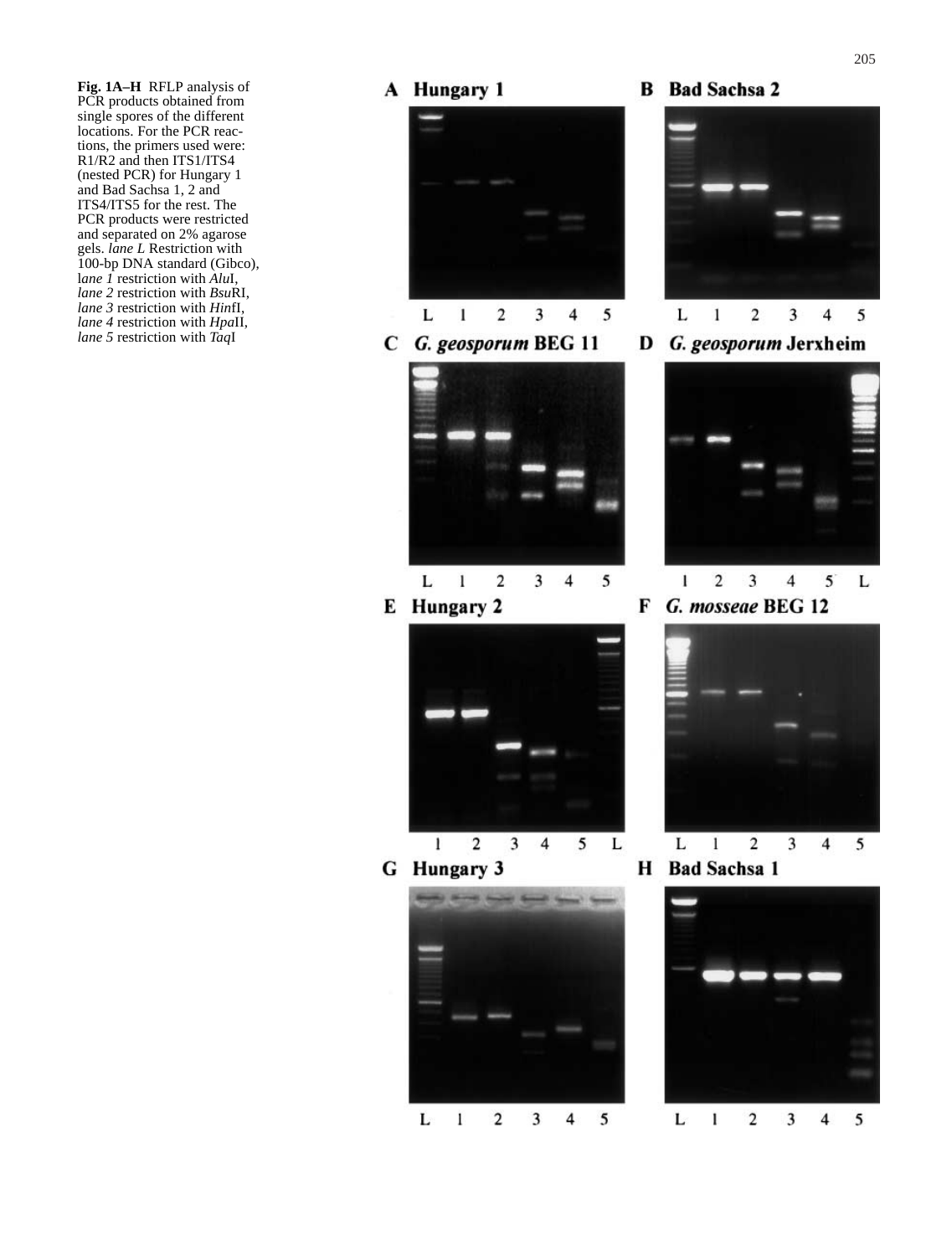**Fig. 2 A** Phylogenetic dendrogram based on the ITS plus 5.8S rDNA sequences showing the position of the newly obtained sequences within the Glomaceae of group A. The tree was obtained by distance analysis with the neighbourjoining method. The sequences of the Paraglomaceae served as outgroup. The *scale bar* indicates ten nucleotide substitutions within 100 bases. The own sequences are indicated in bold. Numbers at the nodes indicate the proportional occurrence of the respective nodes in a bootstrap analysis of 1,000 resamplings. **B** Phylogenetic dendrogram based on 5.8S rDNA sequences only. The neighbour-joining method and the automatic alignment was done as in the dendrogram of **A**. The *scale bar* indicates one nucleotide substitution within 100 bases



contained three different AMF spore morphotypes: (1) yellow orange (abundance 30–40%), (2) red-brownish (30–35%), and (3) yellow to dark-yellow spores (25–30%), all middle-sized in diameter  $(80-100 \mu m)$ . Other spore types accounted for <5% of the total.

To obtain a molecular characterization of the AMF population in these soils, DNA of spores was amplified by PCR and subjected to RFLP analysis. With DNA from single spores, the primer combination ITS1 and ITS4 (White et al. 1990) provided PCR products in 3–38%, whereas the yield increased to about 40% with the primers ITS4 and ITS5. Approximately 5% of the trials provided more than one single PCR band with DNA from single spores. When nested PCR was employed (first using the primers R1 and R2 and subsequently ITS4 and ITS5), the yield was 40–70%, but more than one band, often a smear, was obtained in 30% of the PCR amplifications. Distinct restriction patterns were subsequently obtained only when the PCR provided a single band.

Altogether 58 PCR products of DNA from Hungarian spores were subjected to RFLP analysis. The restriction pattern Hungary 1 (Fig. 1) was obtained with DNA isolated from spores of all the seven locations examined (Table 4). It was the major pattern in all cases and represented 67% of the 58 PCR products. Remarkably, it was identical to the major RFLP pattern seen with spores of the German inland salt marshes, which was very closely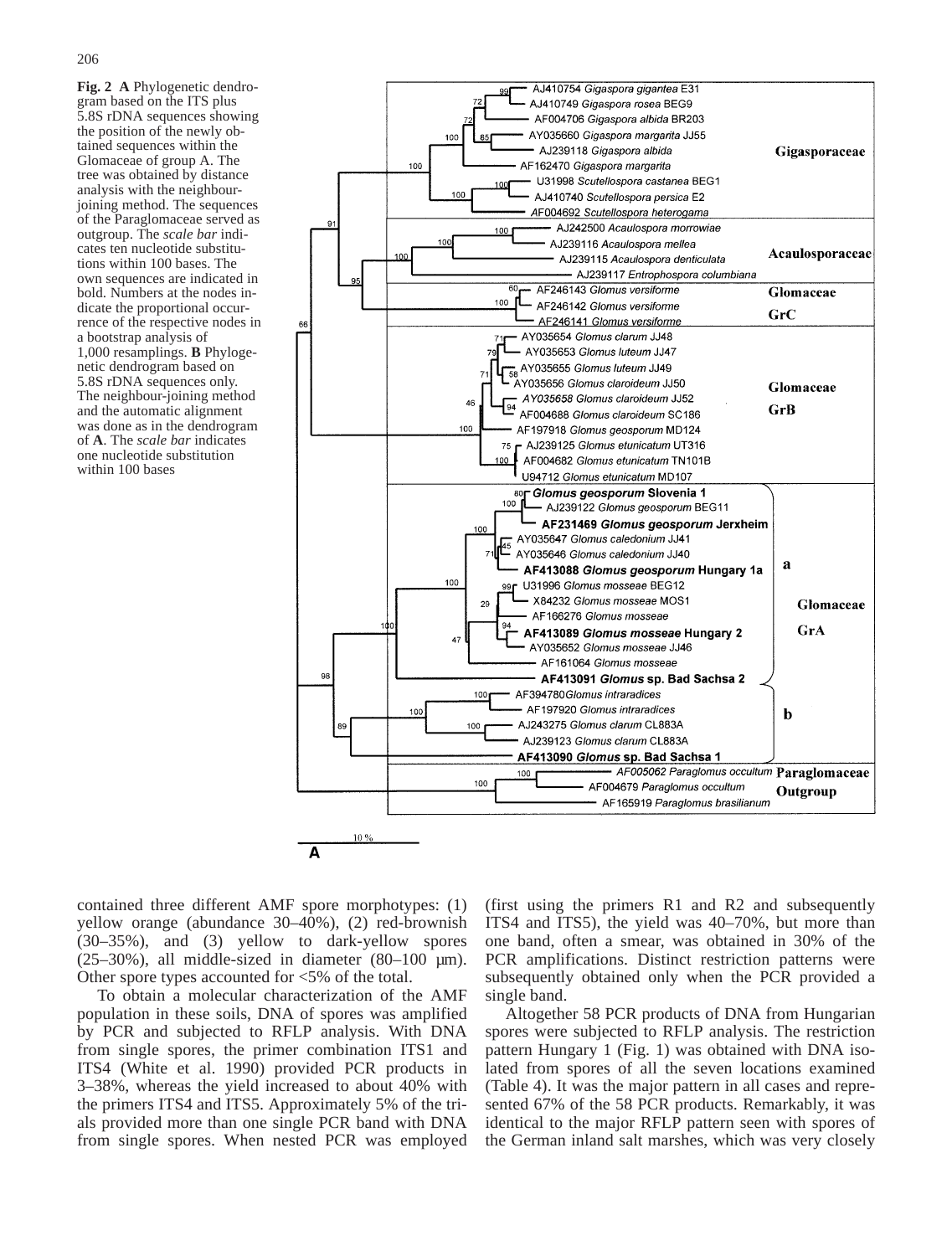

related to the pattern detected with DNA from *G*. *geosporum* BEG 11 spores [Fig. 1; see also Hildebrandt et al. (2001)]. Restriction pattern Hungary 2 was frequently found with spores of the Sarród salt marsh (location 5) and matched the *G*. *mosseae* BEG 12 pattern (Fig. 1). Other restriction patterns occurred only occasionally (Table 4). Spores of Bad Sachsa provided three major restriction patterns (termed Bad Sachsa 1, 2 and 3) at almost equal frequency. It should be noted that DNA from spores of Hungary 1 and Bad Sachsa 2 gave an almost, but not completely, identical restriction patterns (Fig. 1).

63

 $1\%$ <br>B

The most frequently occurring PCR products (Hungary 1, 2, 3, Bad Sachsa 1 and 2) were cloned. Prior to sequencing, plasmid DNA of the clones was reamplified

by the use of the primers ITS1 and ITS4 and subjected to RFLP analysis to affirm that the original PCR products had been cloned. Indeed, the RFLP patterns of Hungary 2, 3 and Bad Sachsa 2, 3 did not show any significant differences to the original patterns. In the case of Hungary 1, two different patterns were obtained, one of which (1a) was closely related to the original Hungary 1, whereas the other one (1b) gave a different restriction pattern, particularly when *Hpa*II was used (Fig. 1). Sequencing of these clones and the comparisons with the data in the Genbank [BLASTN program; Altschul et al. (1997)] revealed that the ITS regions of Hungary 1a, Hungary 2 as well as Bad Sachsa 1 and 2 scored with those of *Glomus* species (Table 5). It was noteworthy

AF165919 Paraglomus brasilianum

AF005062 Paraglomus occultum

Outgroup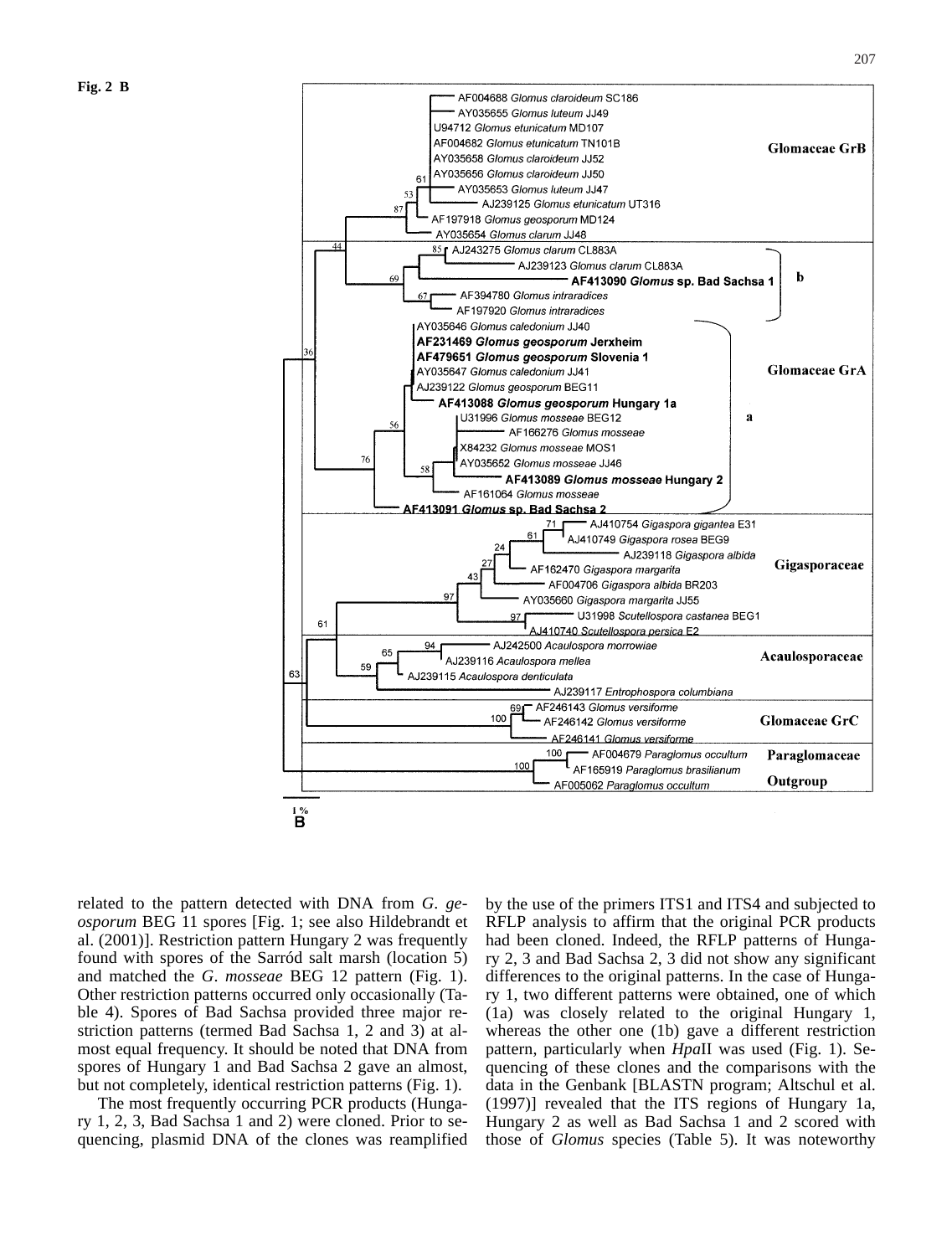| ITS sequence | Highest sequence identity in the sequenced<br>rRNA-ITS region to | Identical bases/total<br>bases | Sequence<br>identity $(\%)$ |
|--------------|------------------------------------------------------------------|--------------------------------|-----------------------------|
| Hungary 1a   | G. geosporum BEG 11                                              | 510/565                        | 90                          |
| Hungary 1b   | <i>Cladosporum</i> sp. (Ascomycete) isolate 4/97–17              | 469/504                        | 93                          |
| Hungary 2    | G. mosseae BEG 57                                                | 549/566                        | 97                          |
| Hungary 3    | Leptosphaeria sp. ITSc1 (Ascomycete)                             | 481/565                        | 95                          |
| Bad Sachsa 1 | G. intraradices Ey 118                                           | 373/485                        |                             |
| Bad Sachsa 2 | G. geosporum BEG 11                                              | 415/570                        | 73                          |
| Slovenia 1   | G. geosporum BEG 11                                              | 520/560                        | 92                          |

**Table 5** Sequence identity of the selected cloned PCR products. The BLASTN search program was used. For other details see Materials and methods

that in the BLAST search Hungary 1 and Bad Sachsa 2 were next to *G*. *geosporum*, whereas Hungary 2 showed distinct sequence identities to *G*. *mosseae* and Bad Sachsa 1 to *G*. *intraradices*. Somewhat surprisingly, the ITS regions of both Hungary 1b and Hungary 3 were similar to those of ascomycetes (Table 5). The identity between *G*. *geosporum* Hungary 1 and Hungary 3 (the sequence of an Euascomycete, termed *Leptosphaeria* sp., Hosny et al. 1999) was 56%.

The ITS sequences of the present study and of the databanks were used to construct a phylogenetic dendrogram (Fig. 2a). To improve the resolution of the phylogram, the sequence of an isolate recently obtained from a Slovenian salt marsh at the Adriatic Sea was included. All new sequences clustered in the *Glomus* group A (Schwarzott et al. 2001). The sequences of *G*. *geosporum* from Jerxheim, Slovenia 1, Hungary 1 and BEG 11 were closely related to each other within the *G*. *geosporum/caledonium* clade (Fig. 2a). However, the sequence divergence among each of them exceeded 2%, which is estimated to be the maximal error due to PCR amplification and sequencing. Both sequences obtained from Bad Sachsa samples, although scoring next to *G*. *geosporum* and *G*. *intraradices*, respectively, in the databanks using BLASTN (Table 5), might represent other species (Fig. 2a, b). *Glomus* sp. Bad Sachsa 1 could be placed into subgroup b and *Glomus* sp. Bad Sachsa 2 into a, although they may also be members of own subclades. This separation is very tentative at present.

The dendrogram based on the ITS region including the 5.8S rDNA was obtained by automatic alignment. Since deletions or insertions abundantly occur in the ITS regions, depending on the isolate, it could be argued that such an automatic alignment produces artefacts. Therefore, a further dendrogram was constructed solely based on the approximately 160 bp of the 5.8S rDNA (Fig. 2b). The similarities between the dendrograms based on the 5.8S rDNA, ITS regions and 18S rDNA sequences (Schwarzott et al. 2001) were striking. However, in the case of the 5.8S rDNA dendrogram, members of the group Ab more closely clustered with the isolates of group B, but only with low support by the bootstrap values (Fig. 2b). Any further analysis was beyond the scope of the present study. The pivotal result was, however, obvious in the dendrograms based on ITS and 5.8S rDNA sequences: all isolates from the saline and sodic soils and

also the isolate Bad Sachsa 2 clustered within group Aa in close proximity to the *Glomus geosporum*/*G*. *caledonium* clade.

## Discussion

It was shown in the preceding publication (Hildebrandt et al. 2001) that AMF spores abundantly occur in neutral salt (NaCl) marshes, both at the North and Baltic Sea and at inland saline habitats. The present study extends these findings to extreme alkaline soils (pH values up to 11), independently of the Solonetz or Solonchak (Horvat et al. 1974) soil type and irrespective of NaCl,  $Na<sub>2</sub>CO<sub>3</sub>$ ,  $Na<sub>2</sub>SO<sub>4</sub>$  or  $CaSO<sub>4</sub>$  being the major salt present. The degree of mycorrhizal colonization of the roots, like the numbers of arbuscules and vesicles, however, varied from one individual to the next; which has also been described for plants of other locations (Smith and Read 1997). As the degree of mycorrhizal colonization and in particular the content of arbuscules may vary even in a plant within the vegetative period, any statistical evaluation of the data has to meet large difficulties. Some plants like the frequently dominant salt marsh grass *Puccinellia* sp. (this study and Hildebrandt et al. 2001) show an extremely variable but, in general, low degree of colonization, in accordance with data recently published for this grass in a Portuguese salt marsh (Carvalho et al. 2001).

Some current data are not in accord with those of the literature. Heather (*Calluna vulgaris*) has been given as an example of an ericoid mycorrhizal plant (Brundrett 1991; Smith and Read 1997). *Calluna* roots from the gypsum soil of Bad Sachsa were not colonized when examined in late spring or autumn. The Chenopodiaceae, *Salicornia europaea*, showed typical AMF structures including arbuscules in roots from the German inland salt marshes (Hildebrandt et al. 2001), however, not from the Hungarian steppe. One can only speculate about these differences. In the case of *Salicornia*, the inland salt marshes at the leeside of the Harz mountains suffer from periodic drought and have a high soil electric conductivity. Plants occurring there have to cope with the extremely negative water potential and therefore endure a "physiological drought" (Schimper 1898). Under such extremely adverse conditions, the monoculture stands of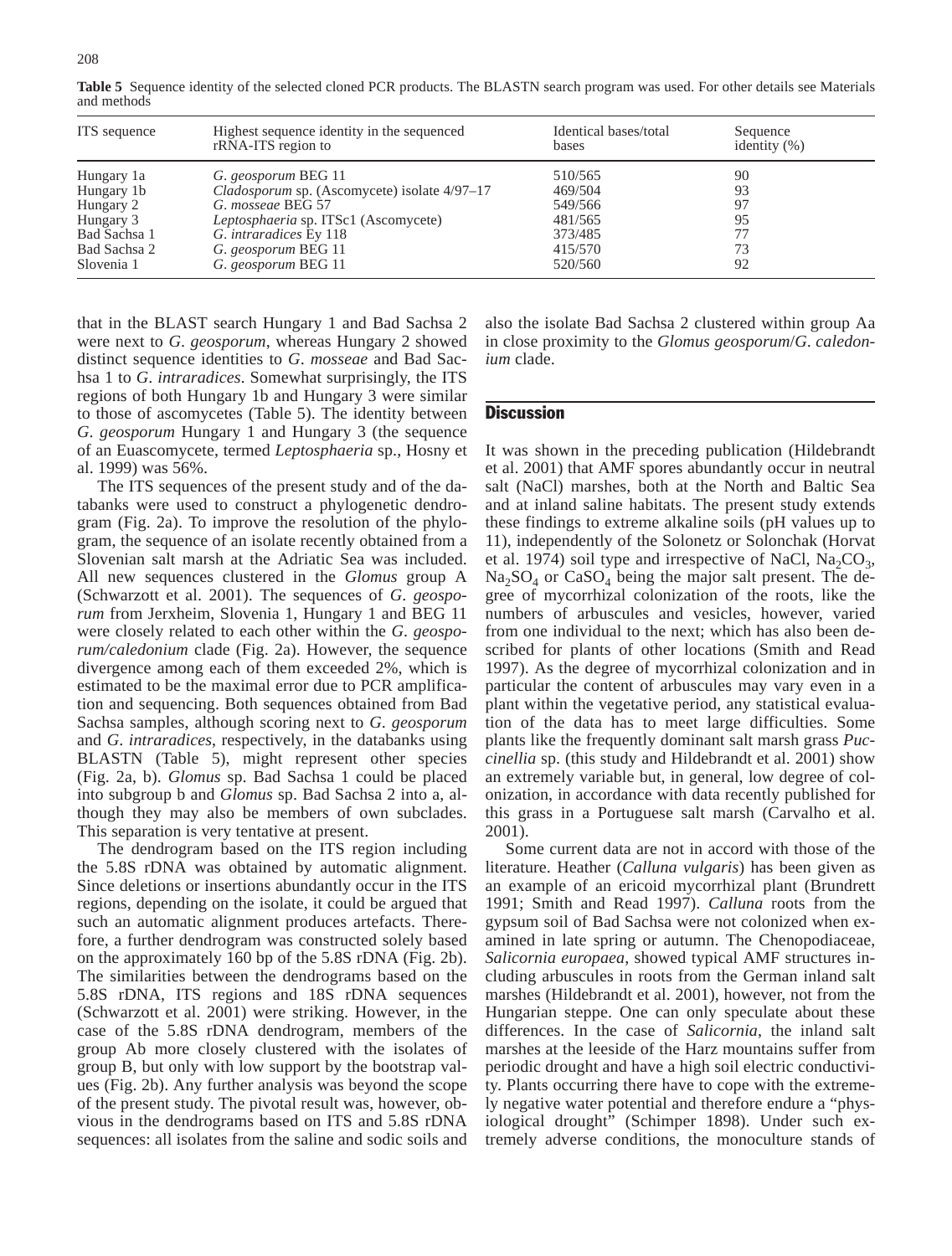*Salicornia* may utilize the fungi for water-exploitation of the soils; alternatively the fungi may get access to the residual water stored in the succulent stems of *Salicornia* under prolonged periods of drought.

Due to their size and ease with which they can be enriched, AMF spores can hardly be confused with spores of other organisms (Arora et al. 1991). The present study demonstrated that the average spore content in the saline and sodic soils is high, but also shows a large variation from sample to sample examined. To our knowledge, a correlation between the number of spores in the soils of the adjacent rhizosphere and the degree of mycorrhizal colonization has been reported only once in the literature (Kim and Weber 1985) but not by others (Kahn 1974; Brundrett 1991). Spore formation in soils might depend on complex physiological and ecological parameters (Redecker et al. 2000) and on the genotypes of the plants and the fungi (Clapp et al. 1995). AM fungi which sporulate poorly (Sparkling and Tinker 1978) may be effective in colonizing plants by also using propagules other than spores (Requena et al. 1996). Thus the high spore content in soil samples and the intense mycorrhizal colonization of the roots does indicate that AMF activity plays a role under such harsh conditions in saline and sodic soils, in contrast to statements in the literature (Juniper and Abbot 1993; Peat and Fitter 1993). The large variations in the counts from one sample to the next unfortunately do not permit to draw further statistically sound conclusions.

The attempt to correlate the degree of mycorrhizal colonization of plants and spore content of soils with parameters like pH or conductivity failed in the present study. This was not unexpected. With regard to the plant life in saline and sodic habitats in Hungary, Horvat et al. (1974) stated that: "the vegetation is mosaic like and changes within small distances. Small changes, often in deeper layers which are not visible at the surface, may cause alterations in the vegetation. The real determining factor is the salt concentration, partly also the balance between the different salt ions. All other factors may enhance or lower the detrimental effects of the salts." Such statements might also apply to the mycorrhizal life in such soils. The elucidation of other easily measurable factors like soil redox potential or  $O_2$  content (partial anaerobiosis) will unlikely contribute much to understanding the complex life in such soils. As stated by Horvat et al. (1974), tedious measurements made over years may eventually, if at all, resolve the factors which govern the effectiveness of plant life under high salinity.

Morphology-based identification is of limited use in ecological studies, because spore production is highly dependent on physiological parameters (Redecker et al. 2000). Extensive examination of the spores is generally required for their taxonomic classification (Giovannetti and Gianinazzi-Pearson 1994). The present communication confirms the usefulness of the RFLP analysis of the ITS regions for the classification of AMF spores, despite the fact that DNA of one spore can provide more than one PCR product (Sanders et al. 1995; Antoniolli et al.

2000). Multiple PCR products of different length were obtained in up to 30% of the trials with nested PCR. However, when DNA was amplified by only one PCR, about 95% of the spores gave only one PCR product with one RFLP pattern, which was apparently indicative of specific *Glomus* isolates. It showed only slight alterations when a specific restriction enzyme was used [e.g. with *Bsu*RI in the case of *G*. *geosporum* isolated from Jerxheim and *G*. *geosporum* BEG 11 (Fig. 1), and see Fig. 1 in Hildebrandt et al. (2001); or with *Taq*I in the case of *G*. *geosporum* Hungary 1 and Bad Sachsa 2 (Fig. 1)]. The ITS regions of *G*. *geosporum* and *G*. *caledonium* have identical restriction sites for the enzymes used in the present study. Therefore the RFLP analysis cannot differentiate between these two closely related species. It should also be mentioned that only 10–30% of the spores analysed immediately after their removal from the soils gave PCR products. Unpublished experience in the laboratory indicates that the yield of PCR products even decreases when spores are stored in the deep-freeze or in the refrigerator prior to PCR experiments. The failure to obtain PCR products with 70–90% of the spores may have manifold explanations (non-vital spores, degraded DNA, salt load interfering with the DNA amplification, etc.). For those AMF providing the correct PCR product of one size only, this and the previous study (Hildebrandt et al. 2001) showed that the *G*. *geosporum*/*G*. *caledonium* group provides the most dominant AM fungi occurring in all saline and sodic soils. In the vicinity of these areas, *G*. *geosporum* was detected in much lower spore numbers in non-saline soils (Hildebrandt et al. 2001).

It should be stressed that the statements of the present study are based on determinations with spores. A high spore content of one AMF species in a soil may not reflect its dominance in the roots of the plants living there (Clapp et al. 1995). However, the occurrence of spores of almost only the *G*. *geosporum*/*G*. *caledonium* clade in the saline and sodic soils investigated suggests, but does not prove, that these fungi are the dominant root colonizers in such soils.

The present study also showed that characterization of the spore population simply by RFLP analysis is not sufficient, but that the PCR products obtained have to be cloned and sequenced beforehand at least once. As known, because of its sensitivity, PCR can amplify false DNA even when present in small amounts. The primers used (White et al. 1990) are not specific for AMF. Thus it is not surprising that two PCR products of ascomycete DNA have been obtained. It is, however, surprising that *Leptosphaeria* sp. has also been found in a single spore of *Scutellospora castanea* (Hosny et al. 1999) possibly indicating that this *Leptosphaeria* sp. is a widespread contaminant in AMF.

For molecular classifications, sequences of the 18S rDNA and of the ITS regions have been used in the past. Sequencing of 18S rDNA segments resolves deeply branching lineages (Redecker et al. 2000; Schwarzott et al. 2001). In contrast, ITS regions are not sufficiently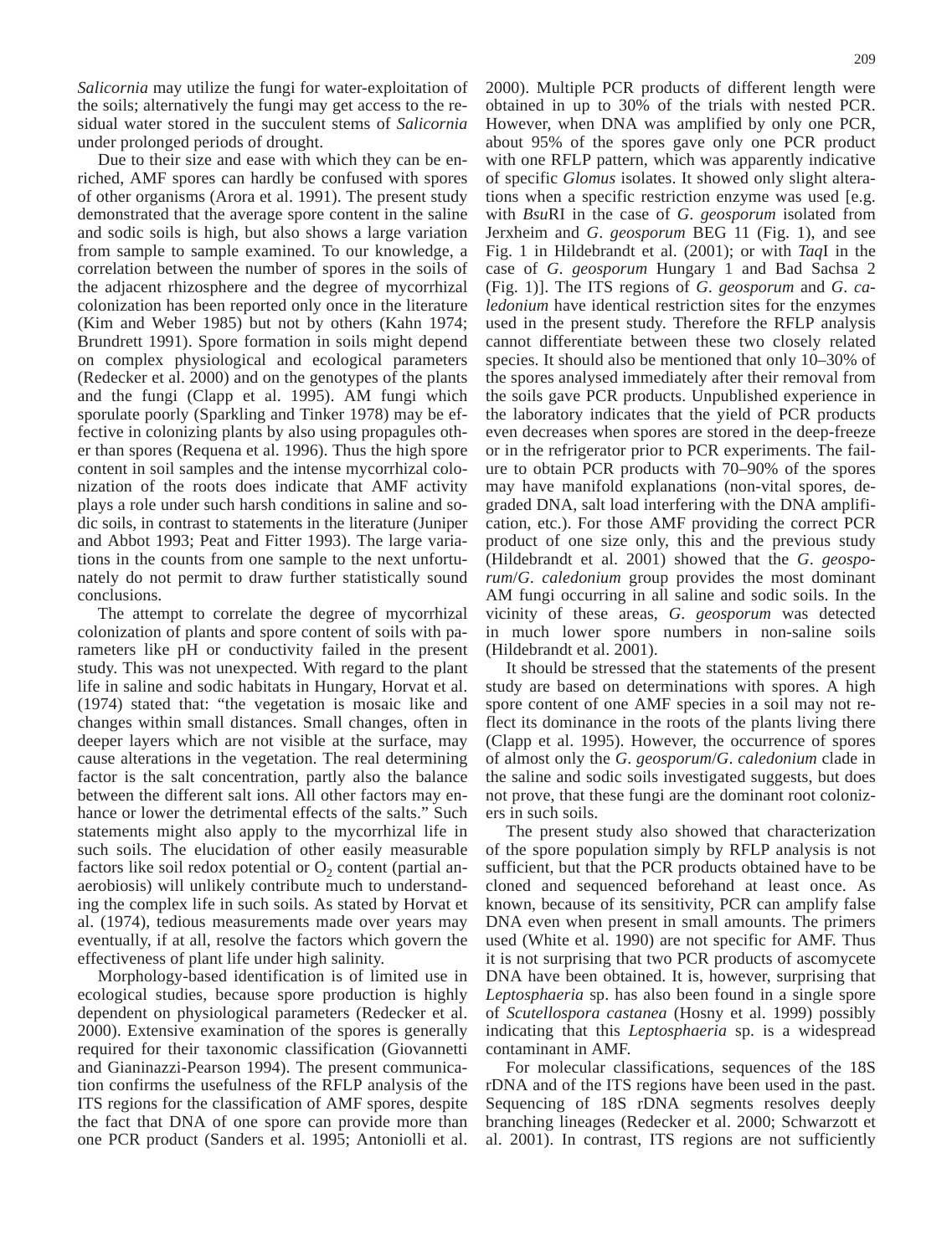useful to produce robust results in the higher taxonomic ranks (Redecker et al. 1999) but can be used as diagnostic tools to differentiate isolates within species or genera. The aim of the present study was to show whether closely related ecotypes occur in the different salt marshes. The phylogenetic tree based on the ITS regions is not as comprehensive as the 18S rDNA dendrogram for which more sequences are available in the databanks. The comparison of the sequences of the databanks indicated that AF197919 deposited as *G*. *geosporum* MD124 belongs to the *Glomus* group B (Fig. 2) and, therefore, probably has to be reclassified. This is not the case for the sequence of *G*. *geosporum* BEG 11 (deposited as AJ239122).

To some surprise, the dendrogram based on ITS and 5.8S rDNA sequences (this study, Fig. 2a) matched even in detail the one constructed from the 18S rDNA data [Schwarzott et al. (2001), their Fig. 6]. All isolates from the salt marshes belonged to group Aa, and by far the most dominant spore type in salt marshes of Germany (Hildebrandt et al. 2001) and Hungary (this study) clustered with *G*. *geosporum*, although the current sets of information in the databanks do not permit one to differentiate between *G*. *geosporum* and *G*. *caledonium*. The present study indicated that apparently few AMF species, however, in high spore numbers occur in saline and sodic habitats. A similar situation was also observed in heavy metal soils (Hildebrandt et al. 1999; Ouziad 1999; Tonin et al. 2001). In the salt marshes, *G*. *geosporum* ecotypes, possibly being particularly adapted to their specific habitat, may exist, as the sequences of the spores from Jerxheim (Lower Saxony), Hungary 1, Slovenia and from BEG 11 were not completely identical. The presence of *G*. *geosporum* or other members of the subgroup Aa (*G*. *mosseae*) in highly saline soils world-wide has been described (Sengupta and Chaudhari 1990; Brown and Bledsoe 1996; Aliasgharzadeh et al. 2001; Carvalho et al. 2001).

In the case of the gypsum soil, the BLASTN search program indicated *G*. *geosporum* had the top score with the sequence Bad Sachsa 2. However, the ITS plus 5.8S rDNA sequences of both Bad Sachsa 1 and 2, though both belonging to *Glomus* group A, showed a deep branching of the lineages; therefore these sequences might come from other species. Similar to the vegetation, the AMF population might be dissimilar on the gypsum soil and in the salt marshes. In many aspects, the gypsum rock might be the most interesting location, since the other microoganisms living there, in particular the cyanobacteria, exhibit unusual features (A. Mergel et al., this laboratory, unpublished data).

The occurrence of *G*. *geosporum/G*. *caledonium* spores in high numbers in salt marshes suggests that these fungi confer salt tolerance to plants. Fungal ecotypes characterized by RFLP analysis and sequencing may differ in their efficacy with respect to conferring salt tolerance. If this were the case, the potential use of this fungus for all kind of applications would be enormous, as about 7% of the global soil surface is saline.

AMF were described to protect plants against salinity (Ruiz-Lozano and Azcón 2000). Studies to reveal the underlying mechanisms of salt tolerance are in the centre of the current interest.

**Acknowledgements** This work was kindly supported by a grant to both groups from the European Community, project MYCO-REM, contract no. QLR 3–99–00097. The stimulating discussions about the content of this manuscript in the COST Action meetings on Mycorrhiza of the European Community are also gratefully acknowledged. This manuscript is dedicated to Professor Gustav Wendelberger, Vienna, on behalf of his pioneering work in 1950 on the continental halophyte vegetation.

### References

- Adler W, Oswald K, Fischer R (1994) Exkursionsflora von Österreich. Ulmer, Stuttgart
- Aliasgharzadeh N, Saleh Rastin N, Towfighi H, Alizadeh A (2001) Occurrence of arbuscular mycorrhizal fungi in saline soils of the Tabriz Plain of Iran in relation to some physical and chemical properties of soil. Mycorrhiza 11:119–122
- Altschul SF, Madden TL, Schaffer AA, Zhang J, Zhang Z, Miller W, Lipman DJ (1997) Gapped BLAST and PSI-BLAST: a new generation of protein database search programs. Nucleic Acids Res 25:3389–3402
- Antoniolli ZI, Schlachtman DP, Ophel-Keller K, Schmith SE (2000) Variation in rDNA ITS sequences in *G*. *mosseae* and *Gigaspora margarita* spores from a permanent pasture. Mycol Res 104:708–715
- Arora DK, Mukerji KG, Knudsen GR (1991) Handbook of applied Mycology, vol 1. Soil and plants. Dekker, New York
- Blamey M, Grey-Wilson C (1989) The illustrated flora of Britain and Northern Europe. Hodder and Stoughton, London
- Boullard B (1959) Relations entre la photopériode et l'abondance des mycorrhizes chez l'*Aster tripolium* L. Bull Soc Bot Fr 106:131–134
- Brown AM, Bledsoe C (1996) Spatial and temporal dynamics of mycorrhizas in *Jaumea carnosa*, a tidal saltmarsh halophyte. J Ecol 84:703–715
- Brundrett M (1991) Mycorrhizas in natural ecosystems. Adv Ecol Res 21:171–262
- Carvalho LM, Caçador I, Martins-Loução MA (2001) Temporal and spatial variation of arbuscular mycorrhizas in salt marsh plant of the Tagus estuary (Portugal). Mycorrhiza 11:303–309
- Clapp JP, Young JPW, Merryweather JW, Fitter AH (1995) Diversity of fungal symbiosis on arbuscular mycorrhizas from a natural community. New Phytol 13:259–265
- Esch H, Hundeshagen B, Schneider-Poetsch HJ, Bothe H (1994) Demonstration of abscisic acid in spores and hyphae of the arbuscular-mycorrhizal fungus *Glomus* and in the N<sub>2</sub>-fixing cyanobacterium *Anabaena variabilis*. Plant Sci 99:9–16
- Giovannetti M, Mosse B (1980) An evalution of techniques for measuring vesicular-arbuscular mycorrhizal infection in roots. New Phytol 84:489–502
- Giovannetti M, Gianinazzi-Pearson V (1994) Biodiversity in arbuscular mycorrhizal fungi. Mycol Res 98:705–715
- Hildebrandt U, Kaldorf M, Bothe M (1999) The zinc violet and its colonization by arbuscular mycorrhizal fungi. J Plant Physiol 154:709–717
- Hildebrandt U, Janetta K, Ouziad F, Renne B, Nawrath K, Bothe H (2001) Arbuscular mycorrhizal colonization of halophytes in Central European salt marshes. Mycorrhiza 10:175–183
- Hoefnagels MH, Broome SW, Shafer SR (1993) Vesicular-arbuscular mycorrhizae in salt marshes in North Carolina. Estuaries 16:851–858
- Horvat I, Glavač V, Ellenberg H (1974) Vegetation Südosteuropas. Fischer, Stuttgart